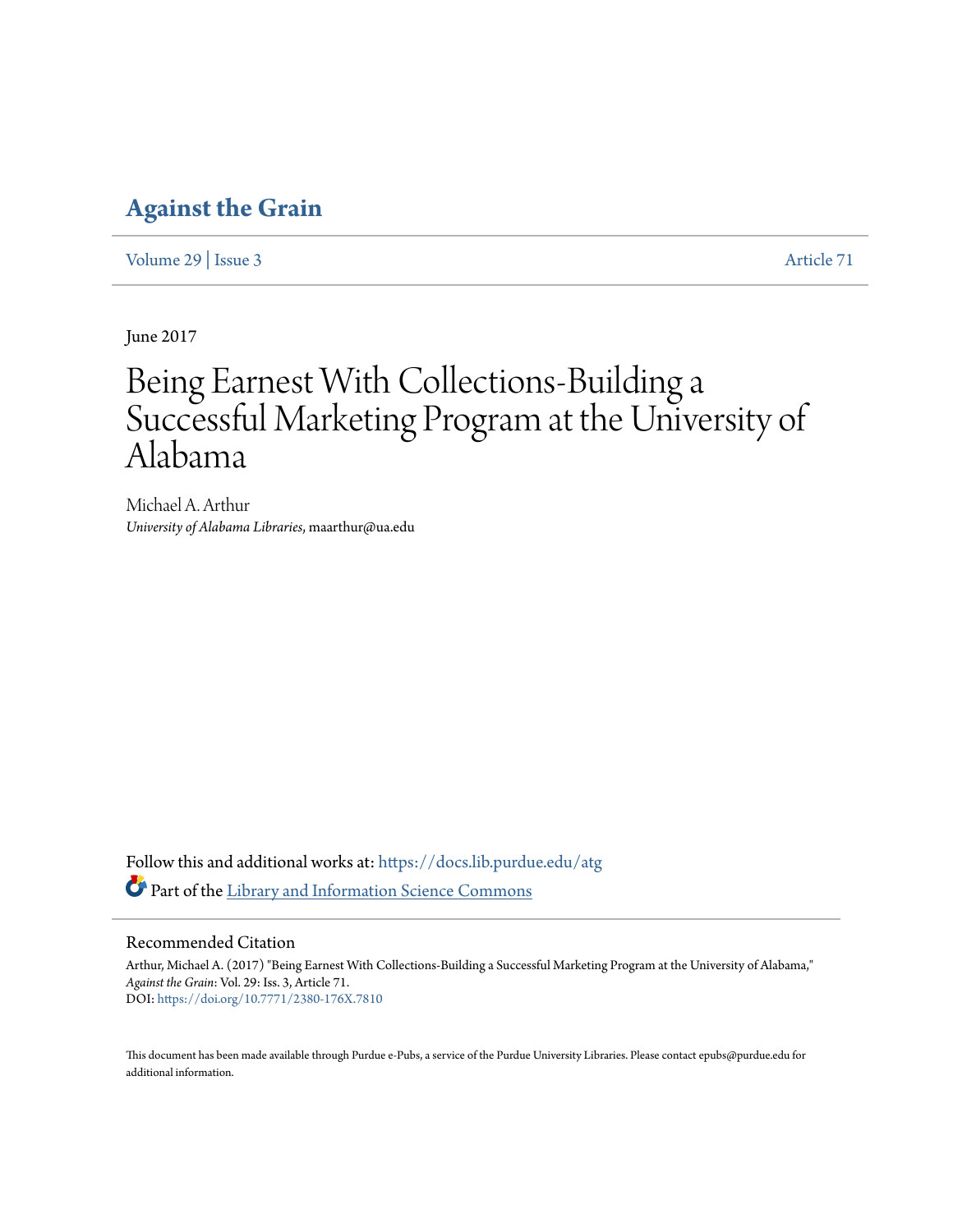# Being Earnest with Collections — Building a Successful Marketing Program at The University of Alabama

Column Editor: **Michael A. Arthur** (Associate Professor, Head, Resource Acquisition & Discovery, University of Alabama Libraries, Box 870266, Tuscaloosa, AL 35487; Phone: 205-348-1493; Fax: 205-348-6358) <maarthur@ua.edu>

This article highlights a new marketing program at **The University**<br>of **Alabama** focused on promoting key databases and other electronic resources including eBook and streaming video collections.<br>The program began over a y **of Alabama** focused on promoting key databases and other electronic resources including eBook and streaming video collections. The program began over a year ago and has seen a few revisions along the way. This article will explore some of the key aspects of planning and implementation from the past 18 months. The key to any project of this magnitude is establishing goals for the program and ensuring that staff have the right tools and training. The marketing program has changed in response to library strategic goals and because the skill level of those involved has improved. In the past three months, the overall quality of program has improved greatly following the hiring of two students who had knowledge of how to use the software, and interest in developing high quality professional images. Now with development and refinement of the marketing program complete it is time to look back on the entire process, highlight some best practices, and alert others to the potential pitfalls to consider when beginning a similar initiative.

A new era began at **The University of Alabama** in the fall of 2015. Technical services operations formerly dispersed across two departments and one unit merged to form Resource Acquisition & Discovery. The two departments, Cataloging and Acquisitions, and the Electronic Resources Unit and all associated operations came together under one department. The new department head had the responsibility for conducting a detailed workflow analysis. The April 2016 edition of *"***Being Earnest with Collections"** provided a summary of the goals and objectives of that project along with suggestions and best practices for developing and carrying out workflow analysis in technical services.

Tasked with improving discovery and awareness of library collections, the new department quickly focused on ways to promote resources to faculty and students. Discussions about the idea of marketing resources from the new department took place during the workflow analysis. It was felt that promoting resources might help improve the rate of return on expenditures for library resources, and that these efforts might result in more librarian-faculty interaction. Following on recommendations from the workflow analysis the new department set out to develop a marketing program with a focus on library resources. Given the potential size and scope, it was important early in the process to gather support for doing collection marketing and for managing it from Resource Acquisition & Discovery. It seemed logical to run this program out of the new department given that collection development is coordinated within this department, and the newly hired department head had implemented a similar marketing program at a previous institution.

This new initiative posed some challenges for the department. First, marketing library resources was not being done in any systematic manner in the library so new policies, procedures and staffing were necessary. The library has a Director of Public Relations who has a vibrant marketing presence for library services and special events. After discussing ideas for marketing collections from Resource Acquisition & Discovery, she gave her support to the new initiative. After consultation with various librarians and administrators, a new collection focused marketing program received final approval. The next step was to figure out what the new program was going to do and how.

#### **Initial Goals for the Marketing Program**

With approval secured and a general sense of where the program might be heading, the next step was to develop some initial goals. Change was beginning to happen following the reorganization of technical services. There was a general sense that the library had ample resources and yet users were not always aware of the richness of collections. Even regular library users were often surprised to learn of the vast electronic resources available to them. Based on this general sense the department moved to design and implement the marketing initiative to meet three goals including improving return on investment, raising aware of collections, and taking advantage of value added services provided by vendors.

**Improving return on investment**. Academic libraries are focusing now more than ever on demonstrating return on investment, and inte-

grating collections and services into the academic mission. Focusing on the collection, analyzing usage data, and measuring trends in cost per use provide valuable evidence of the library's contributions to the larger institution. By establishing the new marketing program for collections at **The University of Alabama**, the library intended to raise awareness of resources to faculty, students and even librarians.

**Raise awareness of new and existing collections**. The library has been fortunate to have robust budgets over the past several years. This resulted in an expansion of resources that included several prominent digital collections. Some librarians felt that collections had grown so quickly it was difficult to keep up with new content, and changes to existing collections. New marketing efforts focused on various groups (faculty, students, and librarians) depending on the resource. The library would market new and existing resources with an eye toward improving name recognition and, when possible, focused on special features or enhancements to improve the user experience.

**Take advantage of value added services provided by vendors**. Managing the new marketing program from Resource Acquisition & Discovery made sense given that most of the interaction between the library and the vast network of vendors and publishers originated from this department. Vendors and publishers are often able to assist with marketing efforts. Vendors are in a position to provide images and text for marketing initiatives and they routinely visit campus to update librarians and faculty. Their expertise is a valuable asset libraries can use to help promote resources. The library had well established relationships with a number of vendors and publishers. These connections would serve as a valuable asset during the planning and implementation phase.

#### **The Program Gets Underway**

The marketing program launched with three specific areas of focus including, digital signs, blogs and social media. The marketing program, now in existence for 18 months, began with the hiring of a student employee who was working on a degree in advertising. Her initial goals were to develop a marketing presence and to focus on the three key areas. It was clear from the outset that marketing collections from the new department was going to be an advantage for the library. Previous connections to colleagues at several vendors and publishers meant that marketing professionals at these companies would be available to assist with guidance, feedback, and marketing materials. These connections resulted in a smoother start for the new marketing program. Having a marketing presence for collections was a positive, though time and experience would result in several changes in direction and the quality of the finished products.

For the first nine months, most of the marketing output was from one student employee working under the direction of the department head. Her role was to research specific resources and develop digital signs, and write product descriptions. She also did some blogging and used social media to promote collections. She worked in collaboration with the Director of Public Relations to ensure that images and the overall design aligned with university specifications. She worked through existing channels to have the images distributed to various units on campus. The images were then available for placement as digital signs on monitors found in many campus buildings.

Early efforts focused on promoting resources and gathering feedback on the effectiveness of the various marketing efforts. It was important early on to determine rate of return for the marketing efforts. This feedback helped improve the program and guide future decisions.

#### **Early Successes and Failures: Phase One**

The marketing program began with three key strategies for reaching library users. Based on discussions held during planning meetings and the fact that the library had existing marketing efforts for services and events attention focused on using digital images, blogs and social media.

**Collection images on digital signs**. It became clear in the first few months of the program that digital signs were a successful way to market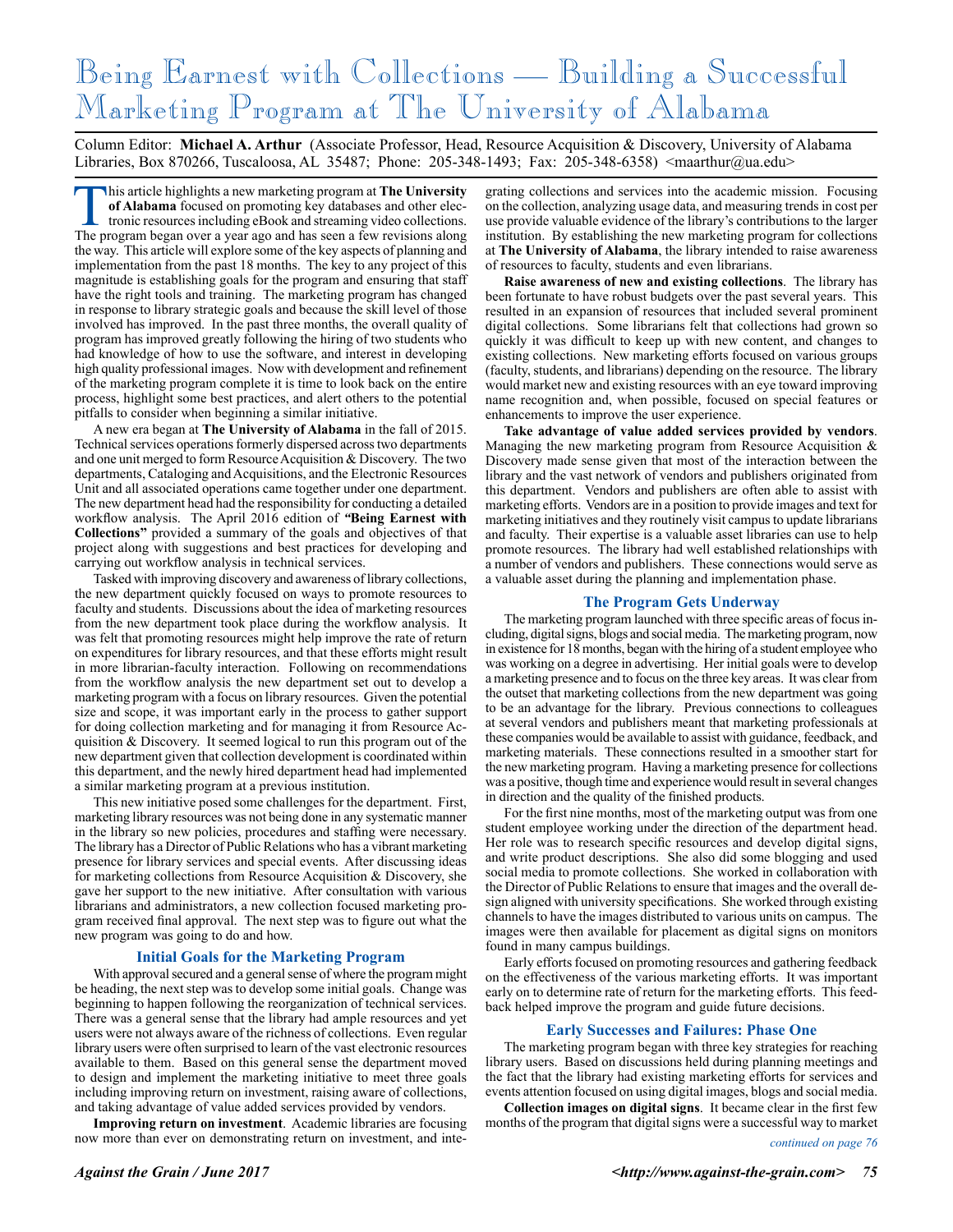### **Being Earnest with Collections** *from page 75*

resources. Developing digital signs was cost effective and the monitors exist in prominent locations within many of the campus buildings. Having the student train on how to design the digital sign images also paid off in other ways. For example, other units in the library could request creation of directional signs thus saving them time and effort and reducing the number of people who needed to train on using the software. The skills needed for designing the digital sign images were also helpful in developing promotional materials for special collection focused events held on campus including training sessions hosted by publishers and a popular two-day publisher forum. Development of digital sign images was popular though it turned out that other ideas from the initial planning phase were not so successful.

**Collection focused blogs**. Early marketing efforts included blogs about key resources. The student regularly featured collection centered blog posts. The content for these blogs selected based on various criteria including usage data and relevance to key programs. The quality and focus of the blogs continued to improve. However, just as libraries are analyzing the costs and benefits of the resources it is also important to evaluate the effectiveness of marketing efforts. The blog posts were evaluated and it was determined that the benefits did not outweigh the amount of effort required to develop the posts.

**Social Media Presence**. The initial phase also called for a focus on social media. The thought was that using social media would align to the goal of reaching library users with exciting information about library collections. The marketing student was an active user of Facebook and Twitter and felt that she could take advantage of the existing library presence to push posts that would feature library resources. While the amount of time required for developing materials and content used in social media was far below that of creating digital images it turned out that the audience was just not there. Using various methods to evaluate the effectiveness of Facebook and Twitter for reaching library users it was clear that other options needed to be explored and it was about this time that the program would go through a transition.

#### **A New Direction: Phase Two**

The existing efforts took a turn when responsibility for the marketing program transferred to a full-time library assistant. The student employee who had played a key role in getting the program off the ground was graduating. Prior to her departure, she trained a library assistant who would take over the responsibilities up to about 15 hours per week. There was also a decision to hire a new student and expand the marketing efforts. The new student was already comfortable with some of the software and she would work collaboratively with the staff position to improve the quality and prominence of the marketing efforts. Along with expansion came a review of existing marketing efforts. The first step was to undertake a review of the program to determine how to best move forward.

Evidence clearly supported a change in direction from using social media and blogging as tools for marketing library resources. The amount of time spent developing the blog posts, and updating the social media presence was not providing an acceptable return. However, this turned out to be a minor setback in the early growth of the program. It was part of the learning process and the team took advantage of the feedback to hone in on specific objectives to drive future success. The program was still relatively new and the skills and experience working with digital signs was proving beneficial. Other ideas had surfaced for how to reach users and the result was a new positive direction for the marketing program built on skills and knowledge acquired during phase one.

The second phase of planning continued with more staffing and time to reflect on the past and future for the marketing initiative. It was clear from discussions within the marketing team and with other library units that there was support for and confidence in adding two new marketing options. The staff working on marketing continued to increase their knowledge and skills on how to develop marketing materials. It was clear that the focus going forward would be on developing and utilizing three marketing tools including digital signs, library homepage carousels, and full page digital marketing flyers.

**Digital Sign Images**. The development of digital images has become a primary marketing tool. Digital signs found throughout campus provide an efficient and effective way to introduce a resource with an eye-catching

image and brief description. The digital images reflect the character of the resource after much research on the content and features of the product. For example, the latest digital sign for **Mango Languages** features the "character mangos" that were created by Mango to advertise the resource. The marketing student assistants utilized these "character mangos" to create the digital sign image and engage fellow peers. Digital images are also ideal for promoting vendor events sponsored by the library. Other library units occasionally request digital signs to promote events thus making use of the skills within the marketing team.



**Library Homepage Carousel**. The idea of using a homepage carousel came from librarians in Web Technologies and Development. It was a great idea and one that the new marketing team supported. The carousel holds up to six images displayed one at a time prominently on the library homepage. Each image is viewable for six seconds and then it rotates off and is replaced by the next image. Users can advance the carousel if they want to move through at a faster pace. Design for the homepage carousel images includes *hyper linking to the resource* so users go directly to the host site. There is a regular rotation schedule so that images only remain on the carousel for a week or two. New images are developed to keep the site fresh and occasionally a previously used imaged is returned to the carousel. For example, **Naxos Music Library Jazz** focuses on a clean design with few colors to align with modern, simplistic trends that will appeal to a college demographic.



live with a wide range of classic to contemporary jazz

**Full Page Digital Marketing Flyers**. Based on requests from library administration the marketing team began to develop digital marketing flyers. These flyers promote existing and new resources. Marketing flyers are full page, allowing for more details about the product. Often the full-page image includes highlights about content and may alert users to special features. For example, a recent flyer provided details about a mobile app. The marketing flyers include the library logo and personalized contact information for liaisons. Digital flyers are ideal for distribution to faculty and liaisons often make use of them as a way to promote specific resources. Marketing flyers were included in the new program specifically to assist liaisons with outreach.

#### **The Current Marketing Program**

The marketing program continues to move forward with a focus on improving quality and finding new ways to promote the images. Recently a second student was hired bringing the current staff level to one full-time library assistant with a split assignment in marketing, and two *continued on page 77*